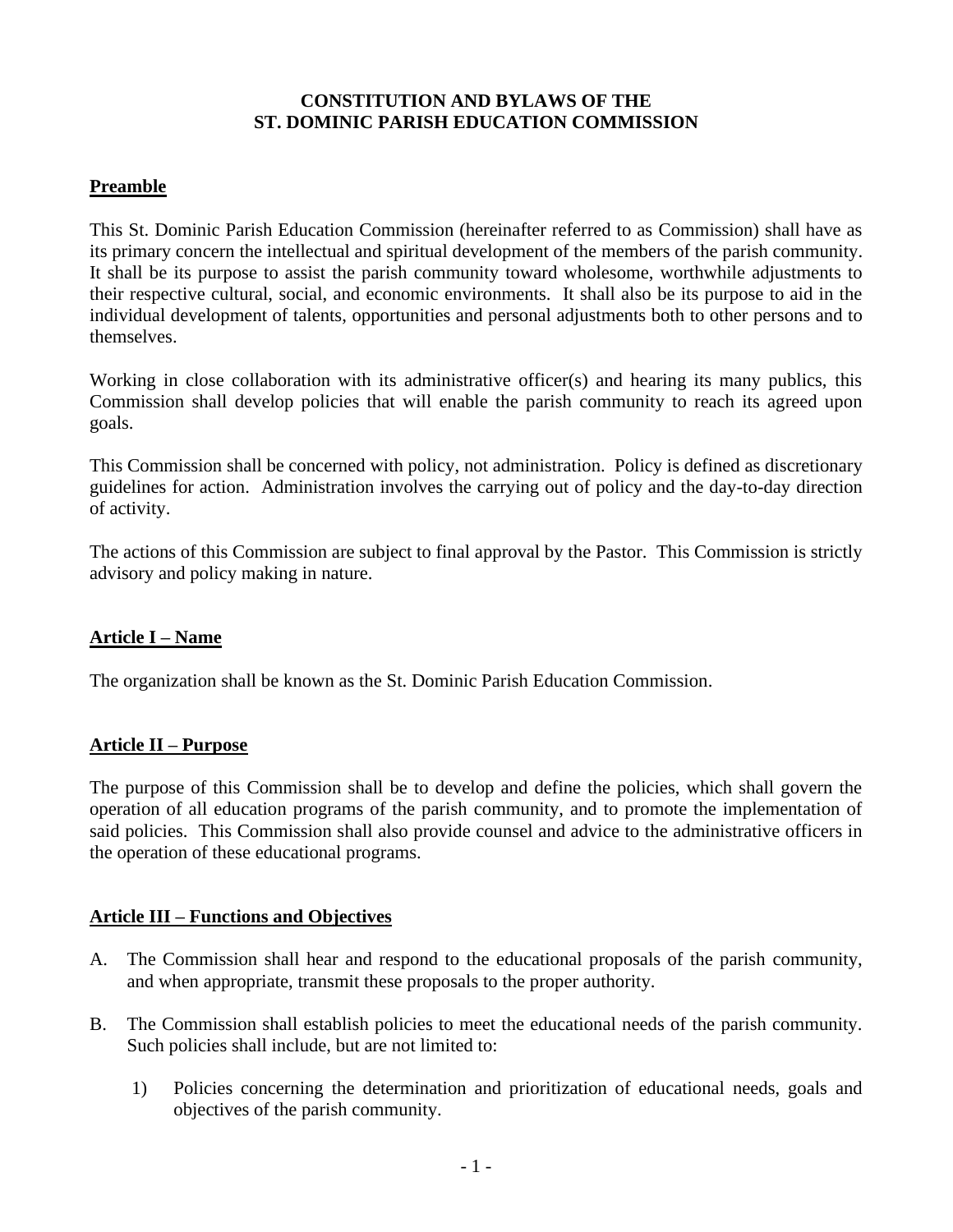- 2) Policies concerning the review, evaluation, and coordination of all educational programs in light of the parish's priorities and resources.
- 3) Policies concerning the hiring and retention of teachers and administrative personnel.
- 4) Policies for establishing a process the Pastor might utilize in the hiring and retention of administrative personnel.
- C. To oversee the implementation of:
	- 1) State regulations concerning the parish school.
	- 2) Directives from the Archdiocesan Director for Education and the Archdiocesan and Area Superintendents of Schools and Directors of Religious Education.
	- 3) Policies established by the Archdiocesan and Area Commissions on Education.
	- 4) The Tuition Credit Program. This program shall function as a subcommittee of the Education Commission. It will be the responsibility of the Education Commission to find the Coordinator of the Tuition Credit Program and to agree to the terms of service for the Coordinator. It is not recommended that the Coordinator be a voting member of the Education Commission. The Coordinator of this program will submit monthly finance statements to the Education Commission.
- D. To review evaluation studies, exclusive of personnel performance evaluations, made by the Principal and staff and to create policies for improving the effectiveness of the educational program.
- E. To work with the Finance Commission, the Pastor and the administrative officers in determining and recommending the school/parish financial policy and monitoring its observance.

## **Article IV – Membership**

- A. The Commission membership shall consist of the following:
	- 1) The voting membership of the Commission shall include nine (9) parishioners elected by the parish.
	- 2) The non-voting members are:
		- a) The Pastor or administrator and/or associate priests of the parish. The Pastor shall be an ex-officio member of the Commission.
		- b) The Principal of the parish school and/or his or her representative(s).
		- c) The Director of Religious Education and/or his or her representative(s). The Principal and the Director of Religious Education are defined as the Administrative Officers of the Commission.
	- 3) Representatives from:
		- a) The Parish School of Religion (PSR)
		- b) The PTO.
		- c) The St. Dominic Before/After School Care Program.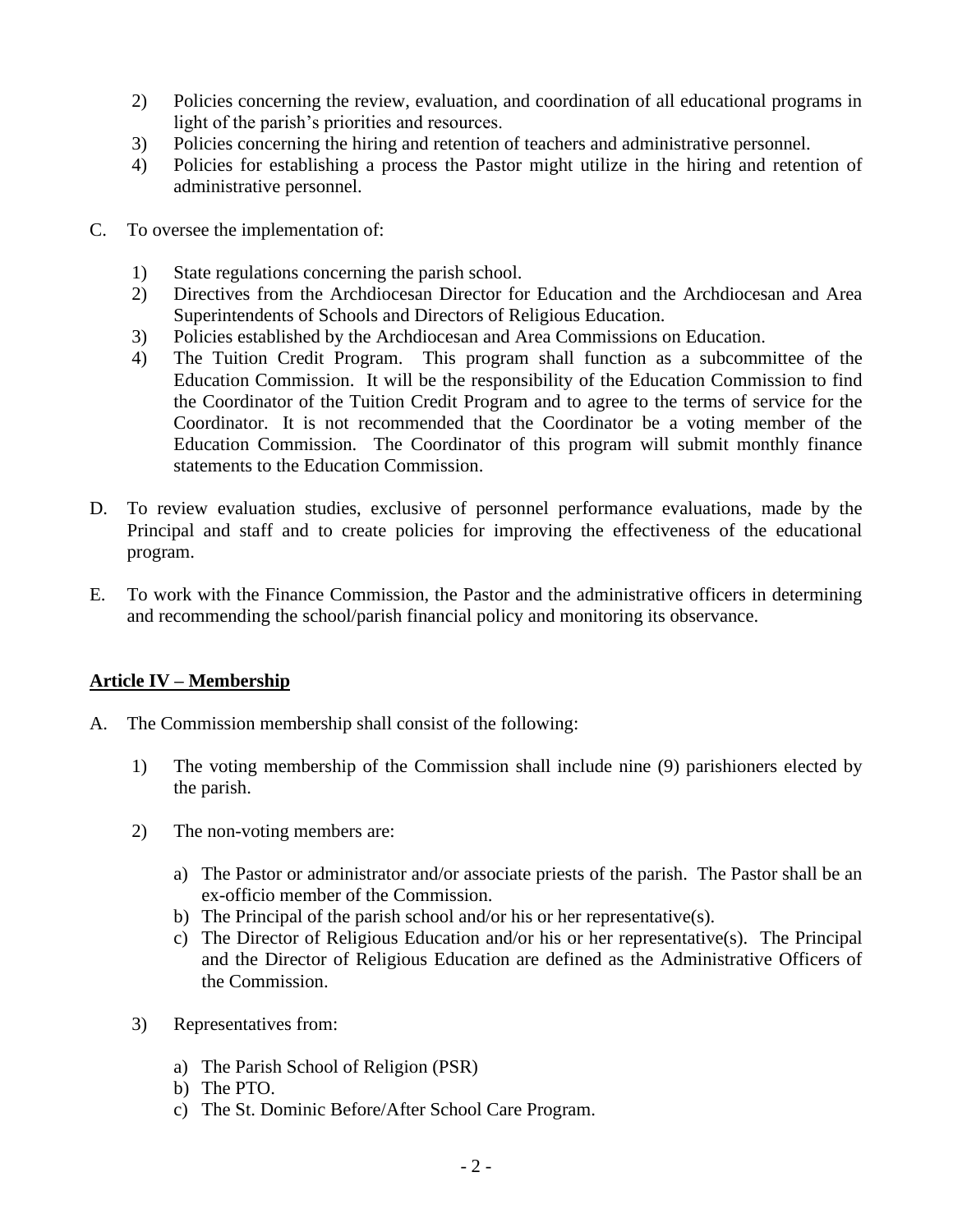- B. The members elected to the Commission shall be elected to a term of three (3) years. The parish shall elect three (3) members each year. Elected lay parishioners who wish to serve more than three (3) years must be re-elected after their term, and may not serve for more than three (3) consecutive terms.
- C. Nominations for new members shall take place before the March meeting of the Commission by members of the Election Committee. The Election Committee shall be comprised of the three voting members who have served their three-year term as Education Commission members. The nomination slate shall be presented and approved by the Pastor at least two (2) weeks before the April election. Candidates seeking election must state their reasons for wishing to serve on the Commission. Elections shall be held during the month of April. Terms of office of voting members terminate with the induction of newly elected Commission members at the May meeting.
- D. Any adult parishioner, twenty-one (21) years or older, is eligible to serve on the Commission. Current faculty members of St. Dominic School are not eligible for membership on the Commission.
- E. All Commission members are expected to be present at scheduled meetings. However, a total of six (6) unexcused absences, during the three (3) year term by an elected member, shall be interpreted as an automatic resignation from the Commission.
	- 1) Commission members are expected to notify the Chairperson prior to a scheduled meeting if they will be unable to attend. The Chairperson will notify the Secretary if the absence is "excused" or "unexcused" and the Secretary will so record the absence.
- F. Vacancies of a member whose term has not expired shall be filled by a majority vote of the Commission at a regular meeting. In the selection of nominees for filling vacancies, the Commission shall review the nominees of the last election.
- G. Manner of election: The Election Committee shall determine the method of election, which shall be by written ballot. The election by written ballot is not required if the number of nominees does not exceed the number of positions to be filled.

## **Article V – Officers and Duties**

- A. The officers of the Commission shall consist of a Chairperson, Vice-Chairperson and Secretary. Vice-Chairperson and Secretary shall be elected annually by the Commission membership at the first meeting after the April elections.
- B. The duties of the officers shall be as follows:

## 1) **Chairperson**:

- to preside at all regular meetings of the Commission and the Commission's representative to Pastoral Council.
- to be responsible for developing the agenda of all regular meetings with assistance and direction of the Principal, Pastor and Director of Religious Education.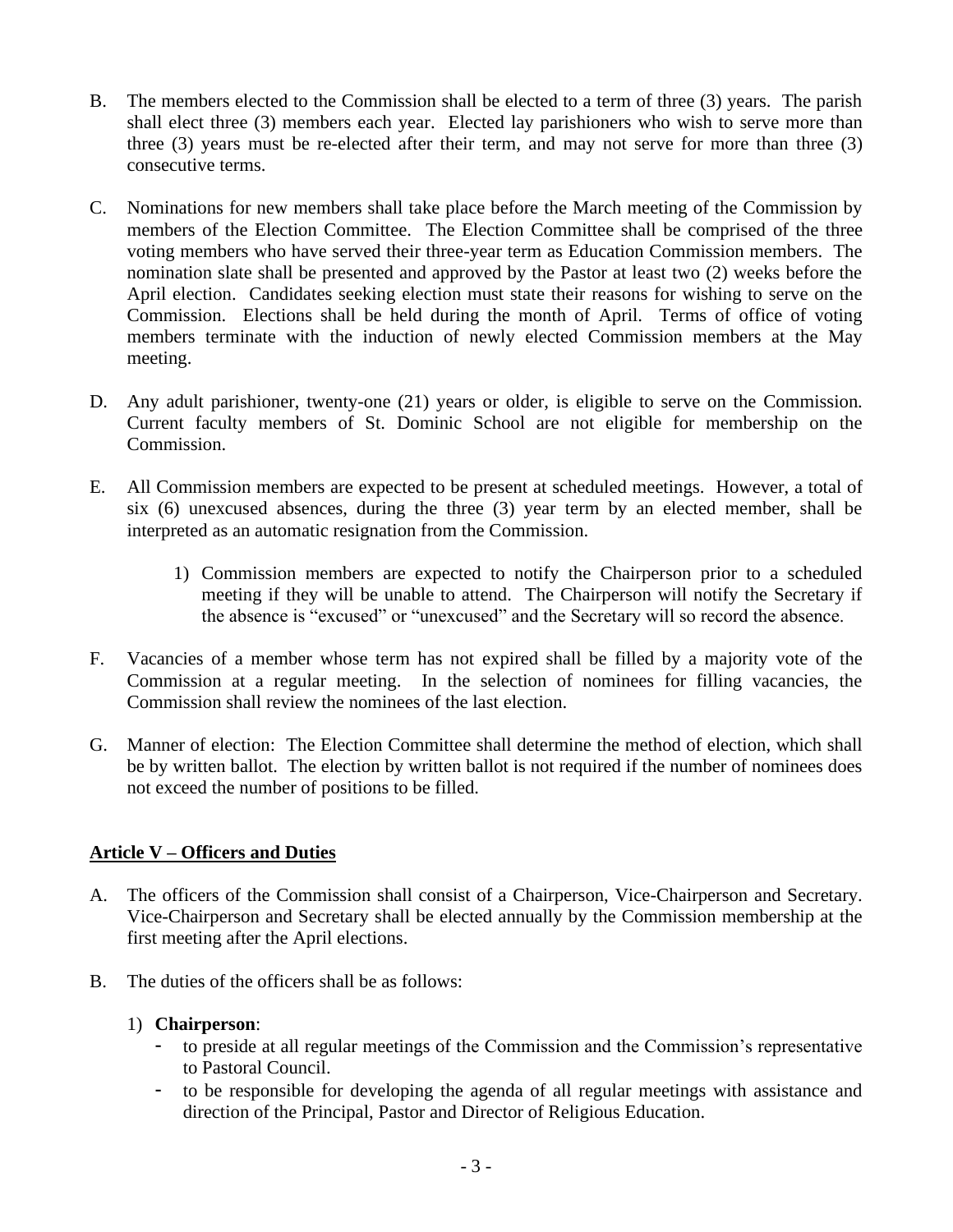- to notify members of the time, place and agenda for the next Commission meeting.
- to review the Constitution and Bylaws with the Vice-Chairperson, Secretary and Principal prior to the first Education Commission meeting of the year.
- to provide copies of the Constitution and Bylaws to all Commission members for review prior to the first Commission meeting of the year.
- to have the authority to assign additional duties and responsibilities to individual Commission members.
- to determine the status (excused or unexcused) of Committee Member absences and report determination to the Secretary for documentation.

#### 2) **Vice-Chairperson**:

- to be the Chairperson-Elect the following year.
- to perform all of the duties of the Chairperson when he or she is absent or unable to act.

#### 3) **Secretary**:

- to keep an up-to-date list of names, addresses and year of membership of all committee members.
- to note the attendance of each meeting in the meeting minutes.
- to take minutes of every meeting, recording action(s) taken by committee.
- to provide copies of the minutes to each member, or see that they are read at the next meeting.
- to see that a complete set of minutes is kept posted on the parish web site, as well as in a shared online drive available to all committee members.

## **Article VI – Meetings/Agenda**

- A. Commission meetings will take place during the school year on a monthly basis on a date to be determined by the Commission. Special meetings may be called, as needed, by the Chairperson, the Pastor, or three (3) voting members.
- B. Quorum: For purposes of transacting official business, it is necessary that a majority of the elected members be present. A simple majority of those present and voting carries the motion unless otherwise specified in the Bylaws.
- C. All regular monthly meetings are open to members of the parish. A parish member may address the Commission when their petitions are placed on the agenda, and submitted to the Commission within seven (7) days prior to the next scheduled regular meeting. Such person(s) shall be limited to five (5) minutes speaking time.
- D. The Chairperson will have the discretion to invoke the rules of parliamentary procedure as contained in Roberts' Rules of Order Revised, if necessary, when governing meetings of the Commission.

The ordinary order of the meeting shall be:

- 1) Call to Order
- 2) Prayer
- 3) Approval of Minutes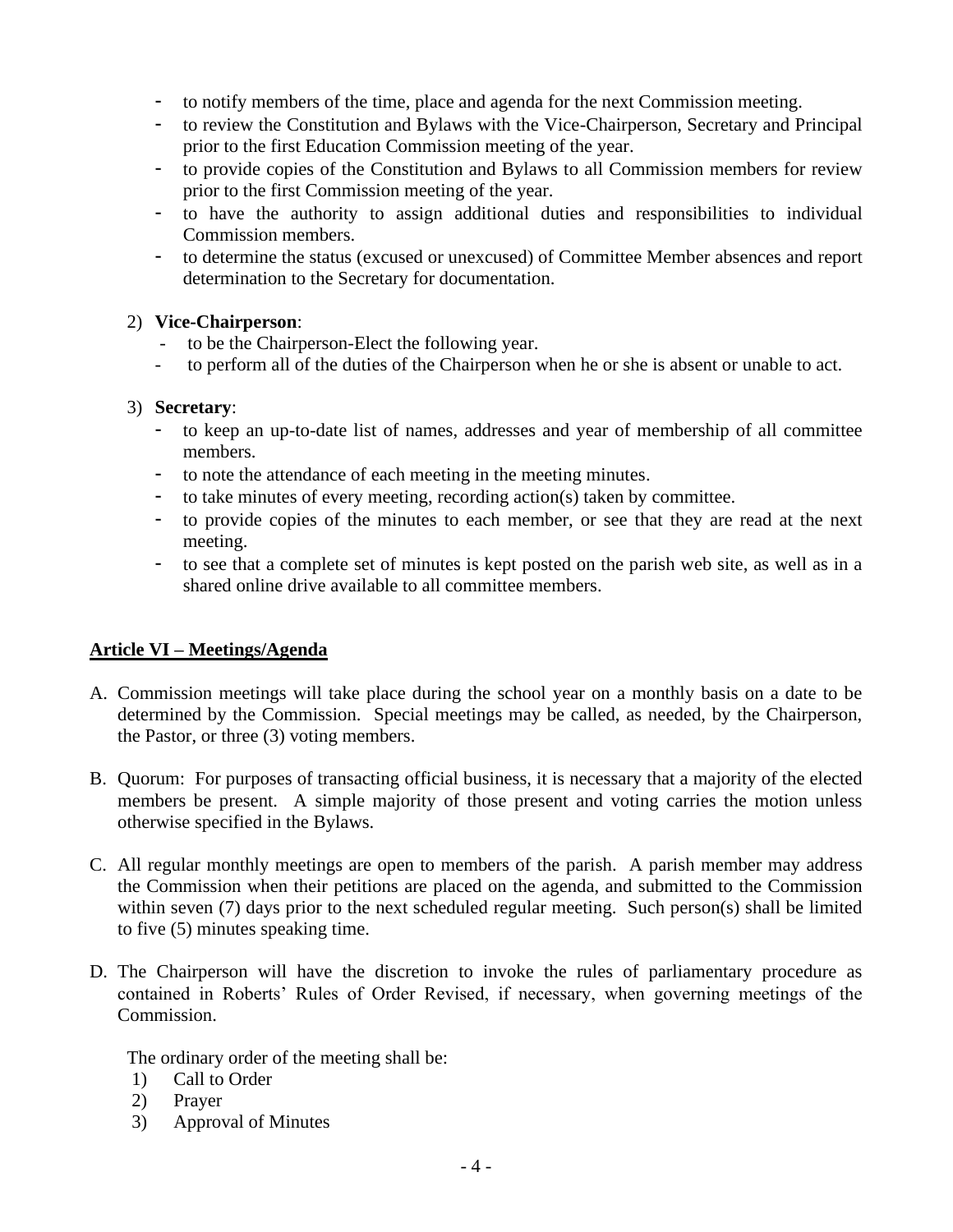- 4) Agenda Review
- 5) Old Business
- 6) New Business
- 7) Committee Reports
- 8) Comments from Constituents
- 9) Closing Prayer
- 10) Adjournment

The agenda may be changed, altered or modified at any meeting by a vote of the members present at such meetings.

E. Motions relative to Article III of the Bylaws – Functions and Objectives, can be put to vote by any member of the Commission.

The ordinary order of motions shall be:

- 1) Presentation of the motion
- 2) Seconding of the motion
- 3) Request by the President for discussion
- 4) Debate or discussion if applicable
- 5) When the discussion is finished the President will put the motion to an "Aye No" vote
- 6) The President announces the vote and who will carry out the action if adopted

The results of a motion will be recorded by the Secretary and presented in the minutes with the following information:

- 1) Who presented the motion
- 2) Who seconded the motion
- 3) Summary of discussion (optional)
- 4) Results of the motion either adopted or lost (specific vote will not be recorded)

#### **Article VII – Committees**

The Commission acts as a committee of the whole in its consideration and approval of educational policies.

The Chairperson is empowered to appoint special committees of the Commission to assist the Commission. Membership of any committee need not be limited to members of the Commission. Such committees shall operate until the duty assigned to them is completed and will be dissolved at that time, or at any earlier date, at the discretion of the Chairperson.

The function of all committees shall be fact finding, deliberative, and advisory, but never legislative or administrative. Recommendations by any committee shall be subject to ratification and approval by the Commission.